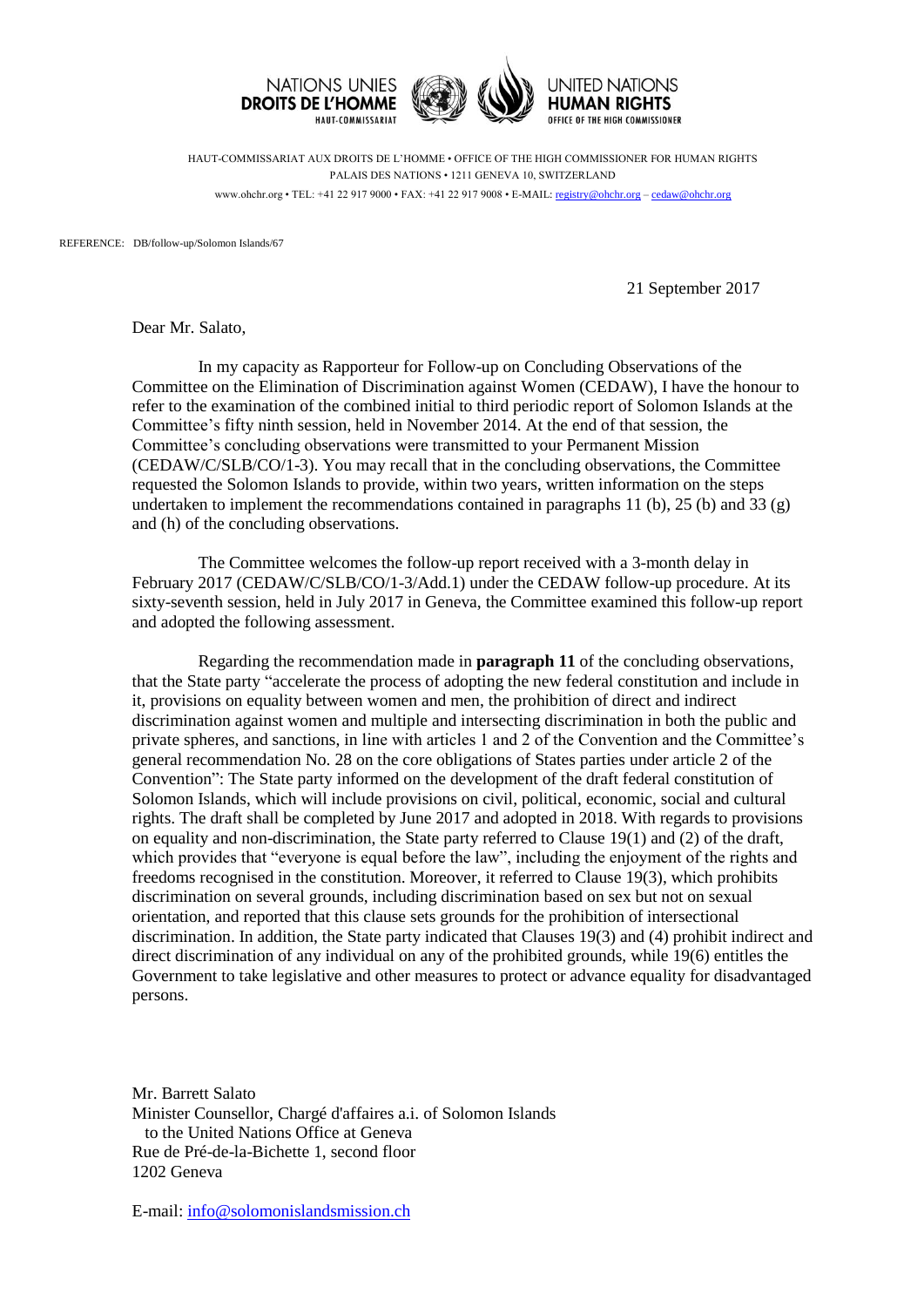

According to alternative sources of information, Clause 16 of the draft constitution provides that customary practices prevail over women's rights and freedom, thus opening doors for a regression in women's right to the inheritance and acquisition of land, resources and property.

The Committee welcomes the steps taken towards the adoption of a new federal constitution, which includes clauses on equality and non-discrimination, addressing direct and indirect discrimination, sets grounds for the prohibition of intersecting discrimination and provides for measures to protect or advance equality. The Committee however regrets the inclusion of a provision giving customary practices priority over rights and freedoms which are defined in the Constitution. The Committee considers that the State party took some steps to implement the recommendation. It considers that the recommendation **has been partially implemented**.

The Committee recommends that, in relation to paragraph 11 of the concluding observations, the State party provide, **in its next periodic report,** information on further actions taken to include in the Constitution provisions on non-discrimination in the public and private spheres and sanctions, ensure that women's rights are not limited based on customary practices and expedite the adoption of the Constitution.

Regarding the recommendation made in **paragraph 25** of the concluding observations, that the State party "take measures to ensure that the police respond to and investigate complaints regarding violence against women and that perpetrators are prosecuted and punished, and collect data on the number of prosecutions and convictions, including at the provincial level": The State party reported that following the adoption of the Family Protection Act in 2014, the Family Violence Policy was amended, allowing police officers to enter private premises in order to stop violence and make arrests without a warrant, setting standards for victim protection and for the identification and investigation of offences. It moreover informed that a review of the Standard Operating Procedure (SOP) of the Royal Solomon Islands Police Force (RSIPF), which guides police response to family violence, was to be completed by November 2016. The State party further provided information on the delineation of responsibilities of the Sexual Assault Unit in 2015. This unit does not only investigate incidents, but also provides advice and guidance to other officers who are investigating sexual assault incidents and refers cases further for prosecution. Regarding data collection, the State party reported that with the adoption of the Family Protection Act, this responsibility was given to the National Community Policing and Family Violence Unit, which concentrates on reported cases of family violence and collects data monthly from all the provinces of Solomon Islands. Aiming to ensure the availability of information on cases of violence against women and to enhance information management within the justice sector for effective prosecution, the State party informed that it has commissioned the development of a Justice Information Management System (JIMS).

Alternative information before the Committee reported on cases of secondary victimization by police officers, which are particularly frequent with women and girls with disabilities, and on police officers showing reluctance in the application of procedures when responding to domestic violence. Reports moreover underscored the need to introduce Family Courts, as well as local courts, which would establish protection orders and assist victims in rural areas.

The Committee welcomes the amendment of the Family Protection Act, the review of the Standard Operating Procedures of the Royal Solomon Islands Police Force and the delineation of responsibilities of the Sexual Assault Unit, guiding police response to cases of violence against women. It moreover welcomes the introduction of monthly data collection from all provinces, and the development of a Justice Information Management System. However regretting the lack of information on measures taken to ensure implementation of these acts and procedures for effective investigation and prosecution, to avoid secondary victimization and to collect data at the provincial level, the Committee considers that the State party has taken some steps to implement the recommendation. It considers the recommendation **has been partially implemented**.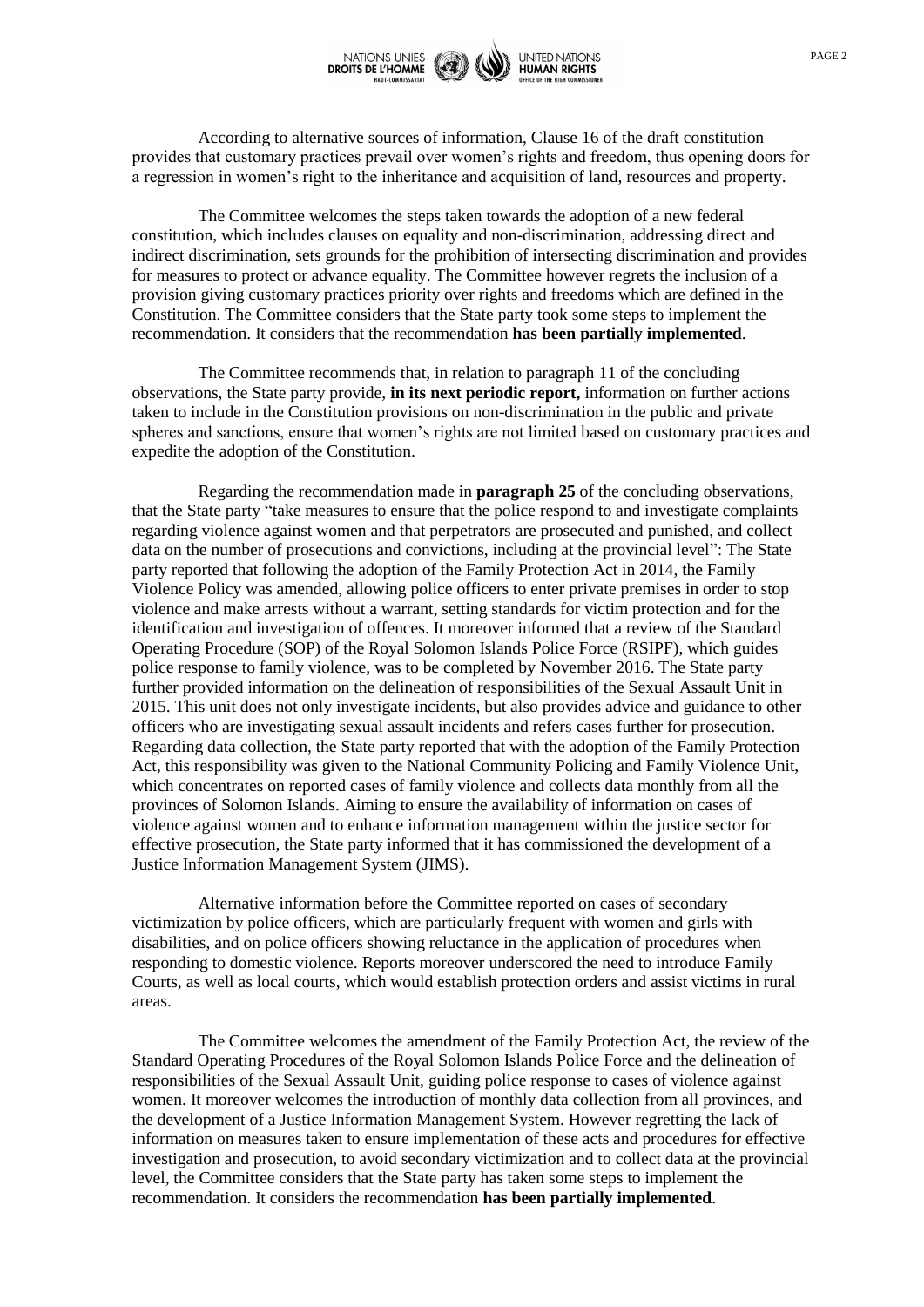

The Committee recommends that, in relation to paragraph 25 of the concluding observations, the State party provide, **in its next periodic report,** information on further actions taken to ensure implementation of the new Standard Operating Procedures of the Royal Solomon Islands Police Force (RSIPF) in the response to and the investigation of complaints regarding violence against women. Take measures to ensure that perpetrators are prosecuted and punished, complete the development of the Justice Information Management System (JIMS) to collect data on the number of prosecutions and convictions and include data at the provincial level.

Concerning the recommendation made in **paragraph 33** of the concluding observations, that the State party "strengthen efforts to retain girls in school, including pregnant girls, facilitate the return to school of young mothers after giving birth by adopting the policy on second-chance education currently under consideration and by providing adequate childcare facilities, and ensure that girls are not expelled from school because they are pregnant and by imposing appropriate sanctions on those responsible for such dismissals": The State party indicated that the Education Act of 1978 is under revision and that by the end of 2016, it was to be replaced by two separate bills: the Tertiary Education and Skills Authority Bill and the Education Bill. It added that the latter bill is aimed at increasing access to tertiary education and skills development, whereas the former provides for early learning and primary and secondary education, and that equal opportunity for all, including for those who are disadvantaged, is one of its guiding principles. The State party also informed on the Education Strategic Framework 2016-2020 (ESF) and its underlying National Education Action Plan 2016-2020, which sets out targets for the elimination of gender disparities in all levels of education. The State party further informed on the ongoing development of a Second Chance Education Policy and a Strategy on Equity, Inclusion and Gender Equality.

The Committee welcomes the development of legislation and policies to improve girls' access to education. It however regrets the general nature of these provisions, and the lack of information on the specific measures aimed at ensuring that pregnant girls and young mothers continue and / or return to school, as well as measures to provide adequate childcare facilities and to prevent girls' expulsion of school on the grounds of their pregnancy. It finally regrets that a policy on second-chance education has not been adopted yet. The Committee considers that the recommendation **has not been implemented**.

Regarding the recommendation that the State party "continue to develop and promote age-appropriate education on sexual and reproductive health to address early pregnancies": The State party reported on sexual and reproductive health educational programmes, which are targeted at youth and children aged 10 to 25 and channelled through the Reproductive and Child Health Division of the Ministry of Health and Medical Services. It added that these programs include information on contraceptives and family planning. The State party further reported on the development of a manual for Community Peer Educators and on the availability of 8000 Jadelle implants to girls in both urban and rural areas with no age threshold.

According to alternative information before the Committee, access to information sexual and reproductive health and corresponding services are concentrated in urban areas and are not yet part of the school curricula. Moreover, reports illustrate the reluctance of health workers to hand out available contraceptives to girls.

The Committee welcomes the introduction of educational programmes and initiatives on sexual and reproductive health to prevent early pregnancies. It is however concerned at unequal access to such education throughout the country and institutions. The Committee considers that the State party has taken some steps to implement the recommendation. It considers that the recommendation **has been partially implemented**.

The Committee recommends that, in relation to paragraph 33 of the concluding observations, the State party provide, **in its next periodic report,** information on further actions taken to: